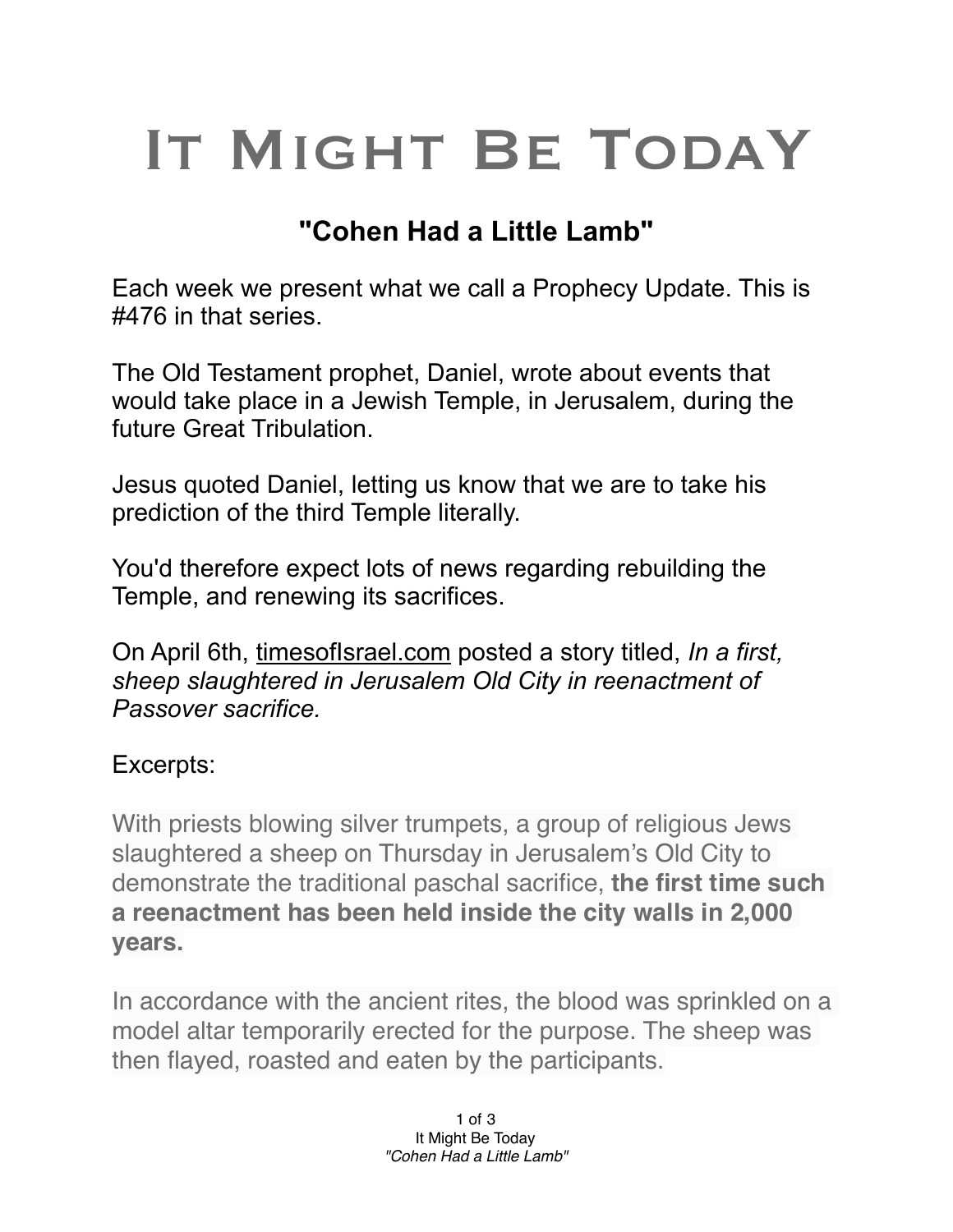Cohens, members of the priestly class, wearing specially made white garments, blew silver trumpets and sang psalms as the ritual was taking place. They also recited the biblical priestly blessing.

The group said it will conduct an actual sacrifice on Monday, the day before the Passover holiday, in order to fulfill a religious commandment requiring Jews to make an animal sacrifice for the festival.

However, it is unlikely that police will allow them to do so.

For over a decade the group has held a reenactment of the ritual slaughter of the Passover offering, a sheep or goat sacrifice, outside the Old City.

Each year the activists request permission to do it on or near the Temple Mount, where ritual sacrifices were carried out at the time of the temple. And each year they have been refused by police and the courts, which say it could cause unrest if it is held on or near the Temple Mount, the most hotly contested site in the Israeli-Palestinian conflict.

http://www.timesofisrael.com/in-a-first-sheep-slaughtered-in-jerusalem-old-city-in-reenactment-ofpassover-sacrifice/

This activity started about fifteen years ago, and it's getting bolder, and closer to the Temple Mount.

It is exactly what you would expect from reading your Bible.

While we look at the signs of the times, we're not looking for any particular sign before the Lord can return. Jesus promised He'd come in the clouds to resurrect the dead in Christ, and rapture living believers.